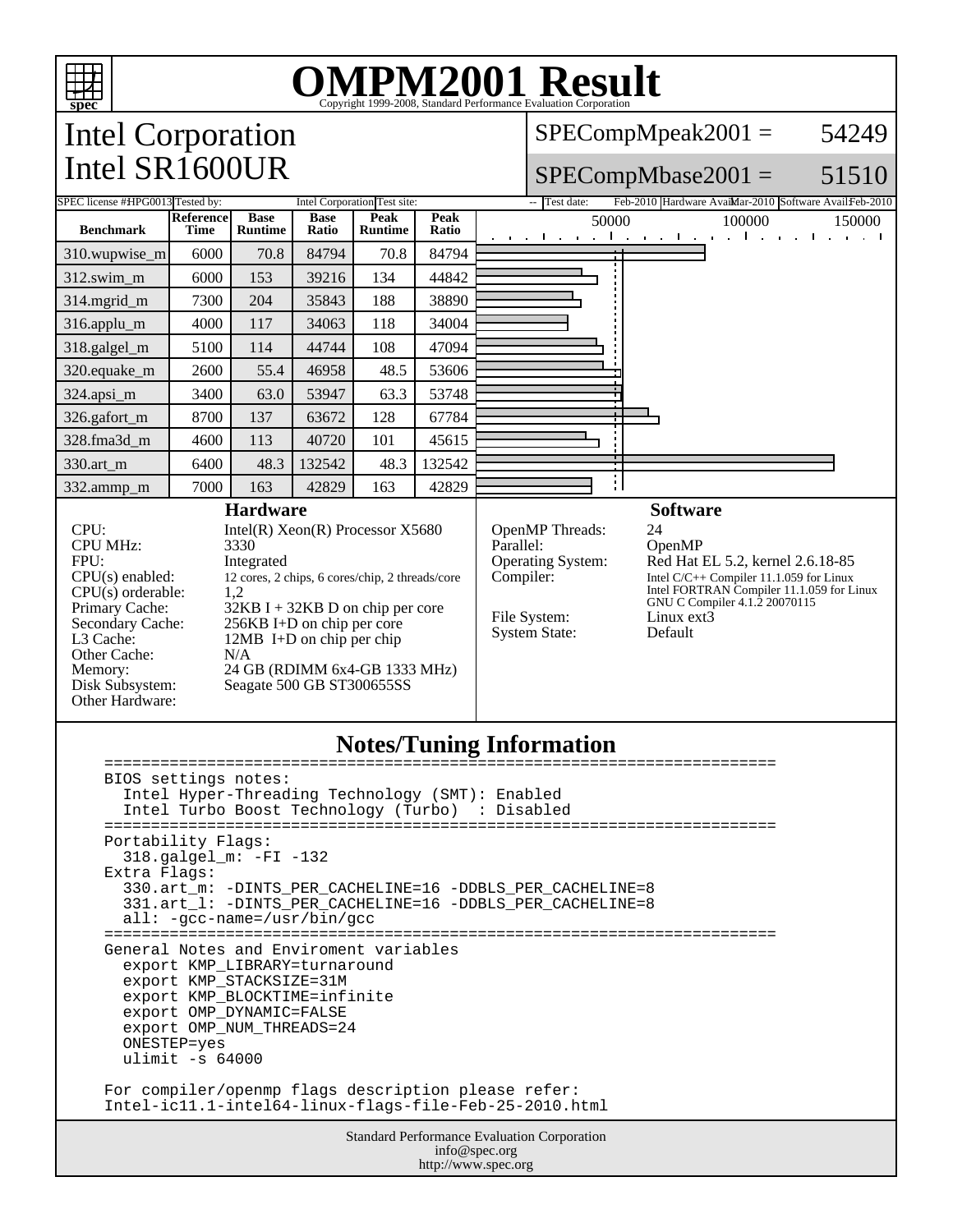

 FOPTIMIZE=-no-prec-sqrt -fp-model fast=2 srcalt = ompl.32

```
 ========================================================================
330.art_m
```
Standard Performance Evaluation Corporation info@spec.org http://www.spec.org